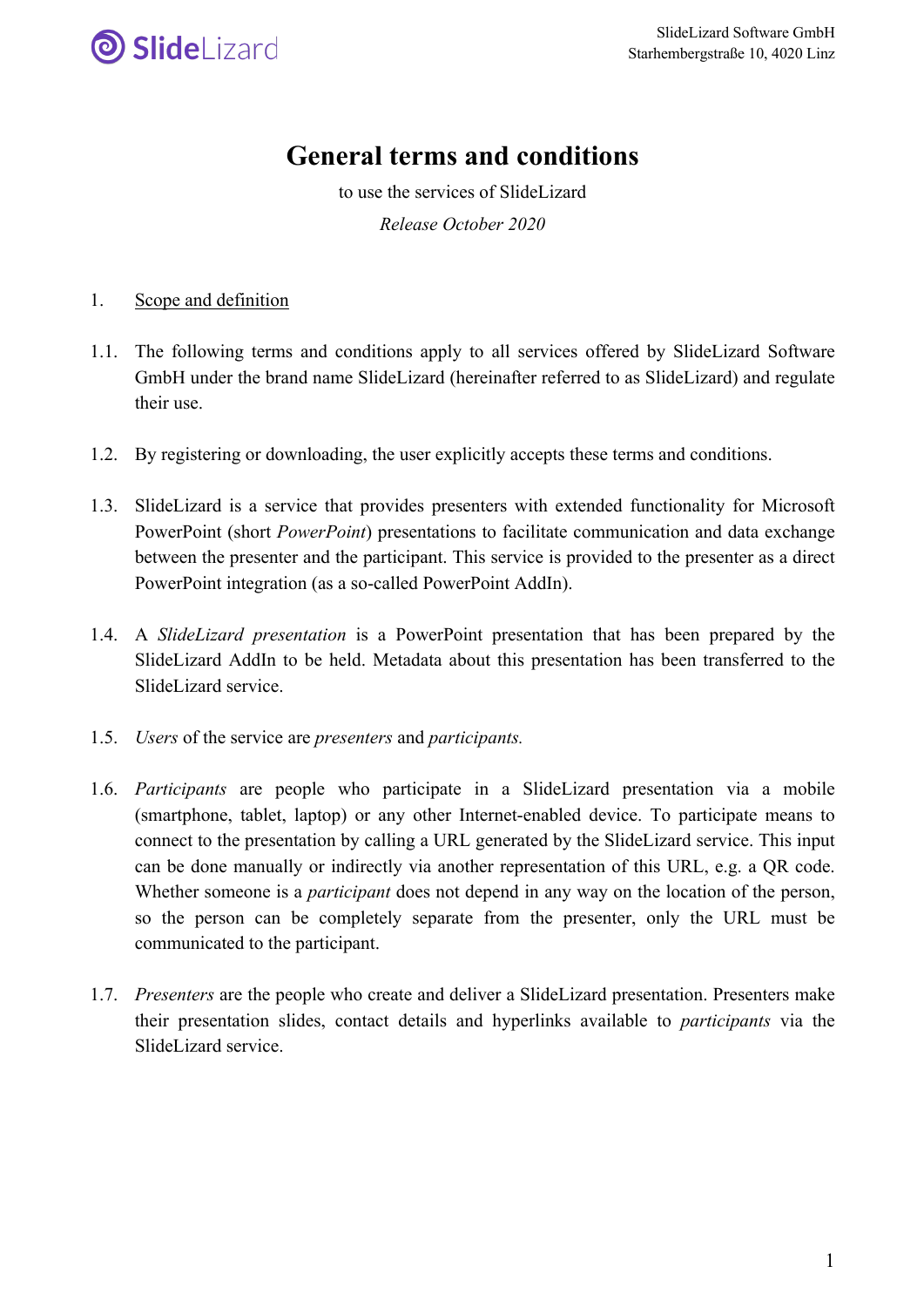

# 2. Registration

- 2.1. *Participants* do not have to register to use the services of SlideLizard on the participant side.
- 2.2. In order to be able to use the services as a *presenter,* registration is required, stating a password and a valid e-mail address, or using an existing Facebook or Google account. When creating billing data for a user, the surname, first name and full address must be provided. The registration is done by a final confirmation mail to be able to use SlideLizard. The registration itself is free of charge.
- 2.3. The user undertakes to provide the registration details truthfully and correctly and to report any changes to the data without delay by e-mail to office@slidelizard.at.
- 2.4. The password and the access data must not be passed on to third parties and must be kept safe from access by third parties. If the user has reason to suspect that a third party has knowledge of his password/access data, he must report this immediately by e-mail to office@slidelizard.at and change his password immediately.
- 2.5. There is no right to registration. SlideLizard is entitled to refuse a registration without giving reasons.
- 2.6. Each user may create a maximum of 1 account. Multiple registrations are inadmissible.
- 2.7. A registration creates a contractual relationship between SlideLizard Software GmbH and the user, which is governed by the provisions of these terms and conditions and the separate data protection declaration.
- 3. Module payment options and contract duration
- 3.1. The details regarding the duration of the contract, scope of functions and functional restrictions are primarily determined by the contract concluded and the method of payment.
- 3.2. SlideLizard is available in 3 versions. These differ in functional limitations, but contain at least the following functional scope:
- 3.3. *"FREE*": allows up to 20 participants, up to 20 shared slides, audience questions, audience polls, audience feedback, shared documents, shared contact information.
- 3.4. *"BASIC":* allows up to 50 participants, any number of shared slides, audience questions, audience polls, audience feedback, shared documents, shared contact data.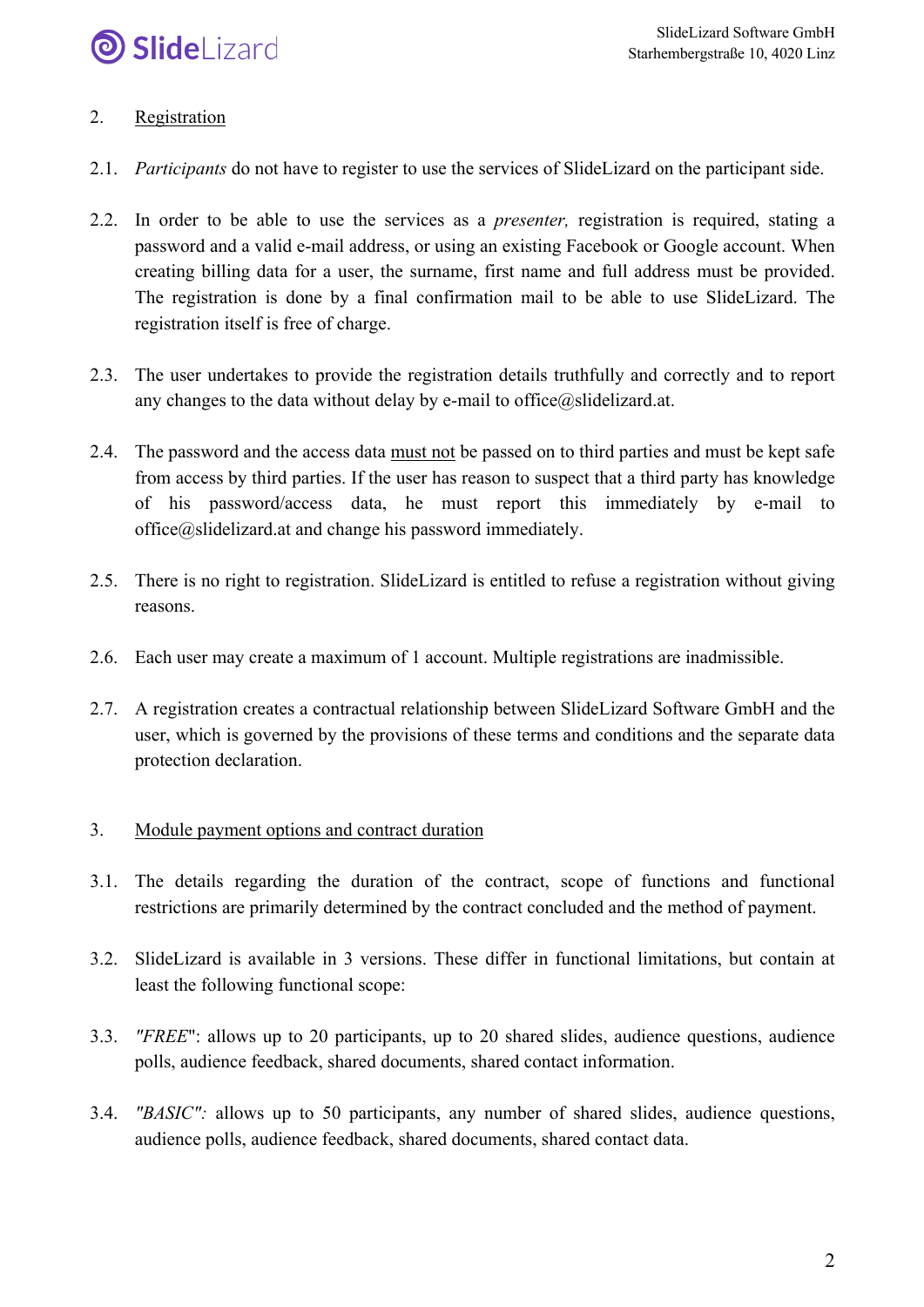

- 3.5. *"PRO"*: allows up to 200 participants, any number of shared slides, audience questions, audience polls, audience feedback, shared documents, shared contact data, generation of a presentation report and password protection.
- 3.6. Possible additional functions of the respective versions can be found on the homepage.
- 3.7. For presentations with more than 300 expected participants, a timely (i.e. at least 1 week before the actual presentation) contacting of the SlideLizard support is required to ensure the necessary resources.
- 3.8. It is possible to take advantage of a 30-day trial phase, which includes the functionality of the "*PRO"* variant. During the trial phase only presentations for testing the SlideLizard software may be made. Any commercial use (e.g. for internal or external events) is prohibited.
- 3.9. In the "*FREE"* version, as well as during the whole trial phase, the correct function of SlideLizard is not guaranteed.
- 3.10. After termination of the versions "*BASIC"* and "*PRO"* (either due to expiration of the trial phase or termination of the subscription) the rights are automatically reset to the version "*FREE*". This may restrict the view of data from previous presentations but does not affect previously exported data. The account can be deleted at any time at the request of the owner. SlideLizard reserves the right to delete inactive accounts in accordance with the applicable terms and conditions.
- 3.11. Cancellations must be made by e-mail or in a written statement (letter). SlideLizard is entitled to demand proof of the identity/legitimacy of the canceller.
- 3.12. The following payment options exist for the "*BASIC"* and "*PRO"* versions:
	- *- Monthly subscription:* The services of SlideLizard can be used according to the purchased package at the price indicated on the homepage. If no notice is given until the last day of a month, the contract is automatically renewed for another month. Payment is made monthly.
	- *- Annual subscription*: The services of SlideLizard can be used according to the package fully and extensively for the duration of one year. If SlideLizard is not cancelled until the last day of the month preceding the expiration of the subscription, the subscription is automatically extended by one (further) year. The complete amount is due for payment at the time of purchase.
	- *- Per Event:* SlideLizard's services can be purchased for a specific period of time for individual events. Within this period any number of presentations can be created and held. The analysis and viewing of all presentation data are only possible during this period. The complete amount is due for payment at the time of purchase.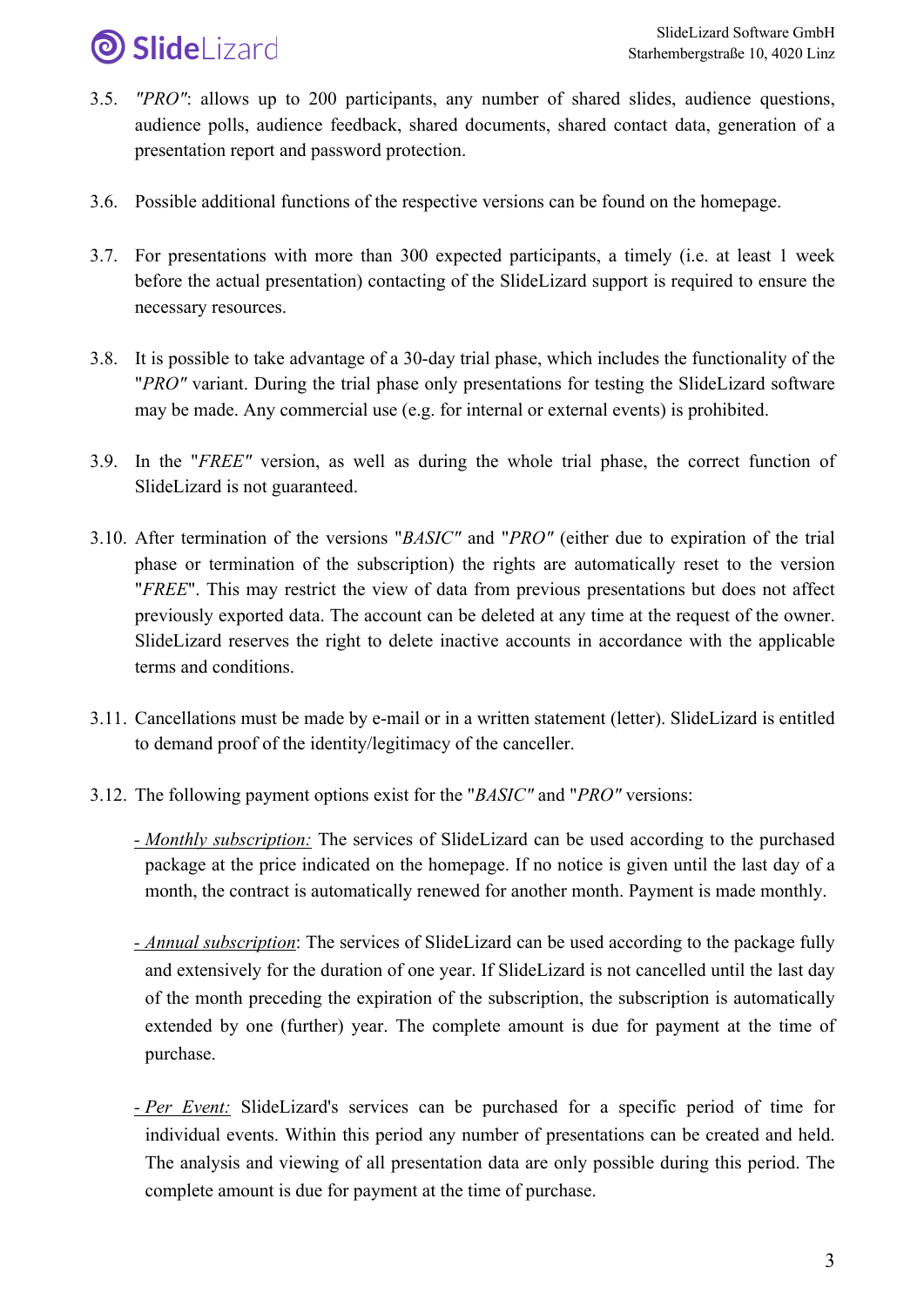

# 4. Payment

- 4.1. Payment is required in order to be able to use the respective version and is therefore due immediately after delivery.
- 4.2. Payment is processed by the payment provider *Stripe Payments Europe, Ltd.* (short Stripe). It is pointed out that personal data of the customer are collected, processed and used there. The payment information is entered via SlideLizard, but it is forwarded directly to the Stripe service. SlideLizard does not assume any liability for the handling of payments. With regard to payment, the terms of use, payment and data protection of *Stripe Payments Europe, Ltd.*  shall apply exclusively.

#### 5. Obligations, duties and rules of conduct for the user

- 5.1. In order to be able to use the services of SlideLizard to the full extent, the following technical requirements have to be met:
	- A stable Internet connection is required for both speakers and participants to use SlideLizard.
	- System requirements for *speakers* are at least Windows 7, 8.1 or 10 as well as Microsoft PowerPoint 2010, 2013, 2016 or 2019, and AddIns in PowerPoint.
	- Prerequisites for *participants* are an Internet-enabled device with an Internet browser. The participant must have installed the latest version of the respective browser. SlideLizard supports Google Chrome, Mozilla Firefox, Apple Safari and Microsoft Edge. Other browsers may have functional limitations of any kind.
	- The browser must allow JavaScript, cookies and popups.
	- If older or other technologies are used, the user may not be able to use the services of SlideLizard to the full extent, this is the sole responsibility of the user.
- 5.2. The user undertakes to use the services provided by SlideLizard in accordance with their intended purpose and to refrain from any actions that could harm or endanger SlideLizard and/or other users and/or restrict the availability of the services for other users. Intended use also includes compliance with all notices, recommendations and the like that SlideLizard makes at the time of concluding the contract or thereafter on its homepage, in operating instructions or in other documents made available to the user.
- 5.3. SlideLizard offers the presenter the opportunity to provide content (such as presentation slides, additional web links and contact data), as well as participants the opportunity to participate in live polls, ask questions and provide feedback. The user warrants that he will not misuse these services. In particular, the user must comply with the following rules:
	- The input of the user's personal data into any free text fields of SlideLizard (e.g. question or feedback function) is at the user's own risk.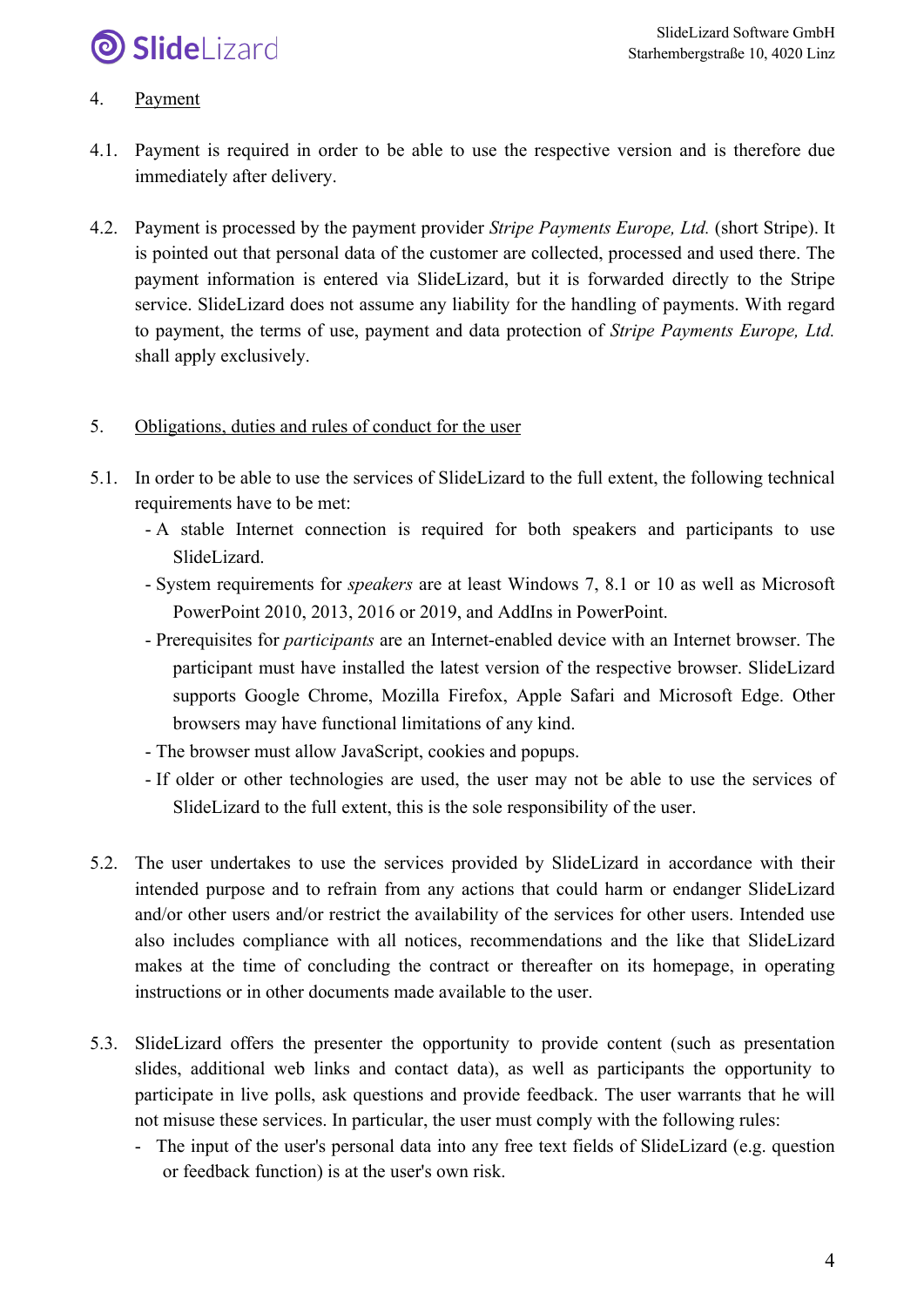

- You may not include (or reference to) any personal e-mail address, telephone number, or hyperlink to such data in any SlideLizard free text fields, except as specifically provided herein.
- The publication of third-party data (e.g. the creation of a profile for a third party) without the consent of the third party is also not permitted.
- The user bears the exclusive responsibility for the content stored in his profile. The user undertakes to comply with all relevant legal provisions (e.g. penal code, pornography law, youth protection law, prohibition laws, telecommunications laws, e-commerce law, media law, copyright law, unfair competition law, data protection law, any personal rights arising from other laws, etc.) when posting content in his profile, in particular not to disseminate any immoral, pornographic, obscene or racist, violence glorifying, violence harmless right/left radical insults or other illegal content.
- 5.4. SlideLizard only provides a service. The content of the presentation itself is integrated into the SlideLizard service by the user on his own responsibility and managed and displayed there.
- 5.5. The presenter is obliged to ensure that he/she has all rights on the respective presentations and that he/she is entitled to do so when providing links and sources.
- 5.6. The presenter is responsible for the links and contents provided by him/her.
- 5.7. The user undertakes not to threaten or harass third parties or other users and/or to violate their personal rights.
- 5.8. Irrespective of any civil or criminal consequences, the user shall be liable to SlideLizard for damages of any kind whatsoever and for any claims of third parties of any kind whatsoever resulting from the violation of obligations of the user according to this declaration and shall indemnify and hold SlideLizard harmless in this respect.

## 6. Rights of use and Copyrights

- 6.1. SlideLizard is (in relation to the user) the sole legal owner of the reproduction, distribution and processing rights and all copyrights as well as the right of non-physical transfer and reproduction of the services and software as well as the individual content of SlideLizard.
- 6.2. The use of the Services and the content, materials, etc. contained therein is permitted solely for the purposes set out in these Terms and Conditions.
- 6.3. The contents of the slides uploaded by the user are the exclusive intellectual property of the user and are solely attributable to him.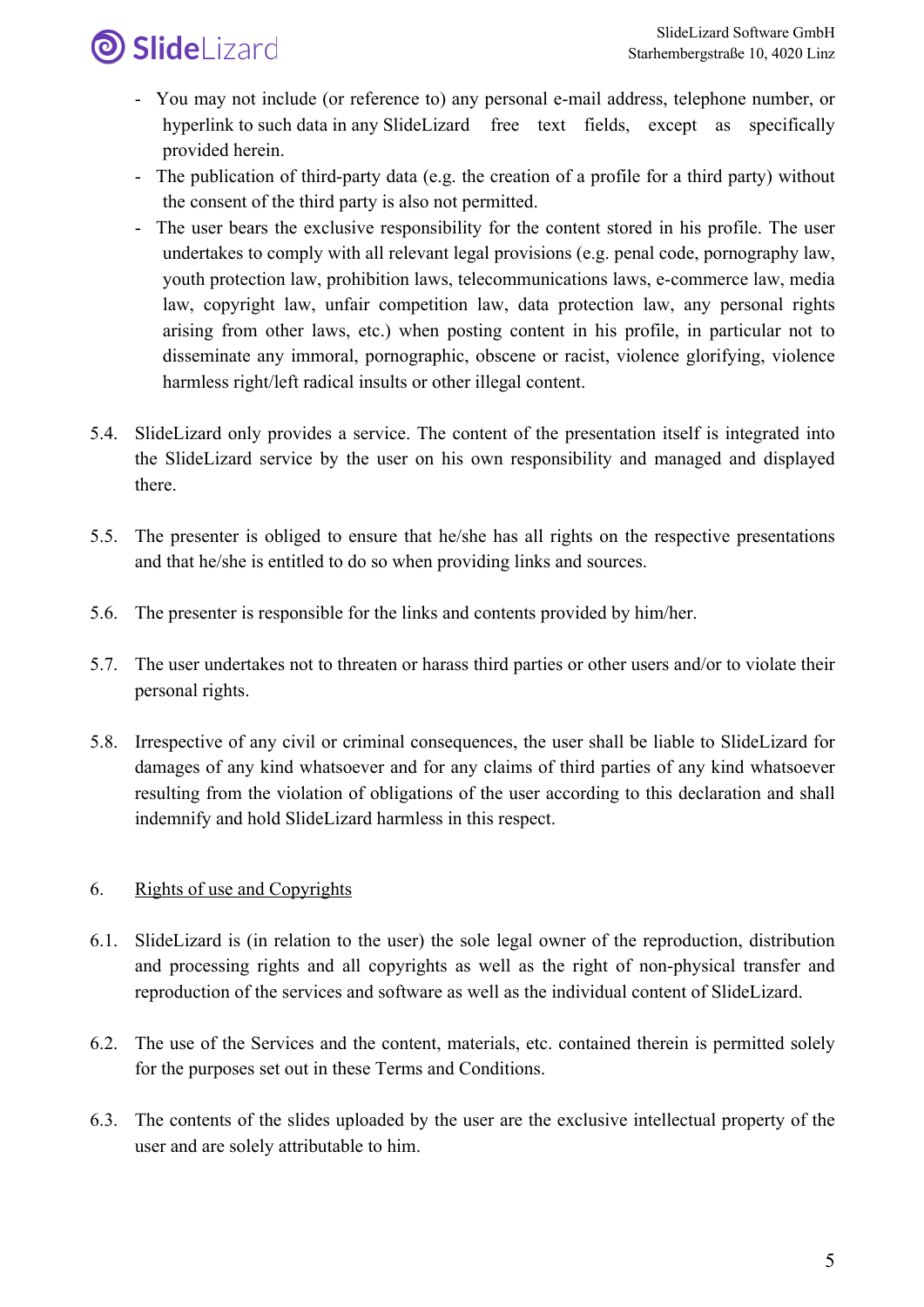

# 7. Availability, Warranty

- 7.1. SlideLizard does not guarantee a constant availability of its services. Downtimes in which the services by SlideLizard cannot be reached due to maintenance, software updates and due to circumstances (such as technical problems of third parties, force majeure) which are beyond the control of SlideLizard and therefore beyond responsibility of SlideLizard cannot be excluded. The user declares that he will not assert any claims for damages and/or warranty for failures.
- 7.2. SlideLizard does not guarantee that its services meet the expectations of the customer, in particular that success will be achieved from the use of the services.
- 7.3. SlideLizard is entitled to delete the data assigned to the user after a period of one year after creation without the separate consent of the user.

## 8. Maintenance

8.1. SlideLizard may temporarily shut down the service for maintenance purposes (scheduled maintenance times). Planned maintenance times are as far as possible within the maintenance window between 00:00 GMT and 06:00 GMT. SlideLizard will make every effort to notify all paying customers of scheduled maintenance times in good time via e-mail. The total duration of the planned maintenance times should not exceed 12 hours per month.

#### 9. Advertising

- 9.1. Unless otherwise agreed in writing, SlideLizard shall be entitled to name the client as a reference and to use all (protected or unprotected) trademarks, logos and designations of the client for advertising purposes. The customer may revoke this consent at any time by sending an e-mail to office@slidelizard.at.
- 9.2. The client agrees to be contacted by SlideLizard by telephone or e-mail for information and advertising about products and services. The customer may revoke this consent at any time by sending an e-mail to office $@$ slidelizard.at.
- 10. Liability
- 10.1. Unless this violates mandatory law, SlideLizard is only liable for compensation for damages caused in connection with this contract by SlideLizard, its employees and/or vicarious agents in the event that the damage was caused by gross negligence or intent. However, the limitations of liability associated with this do not apply to compensation for personal injury.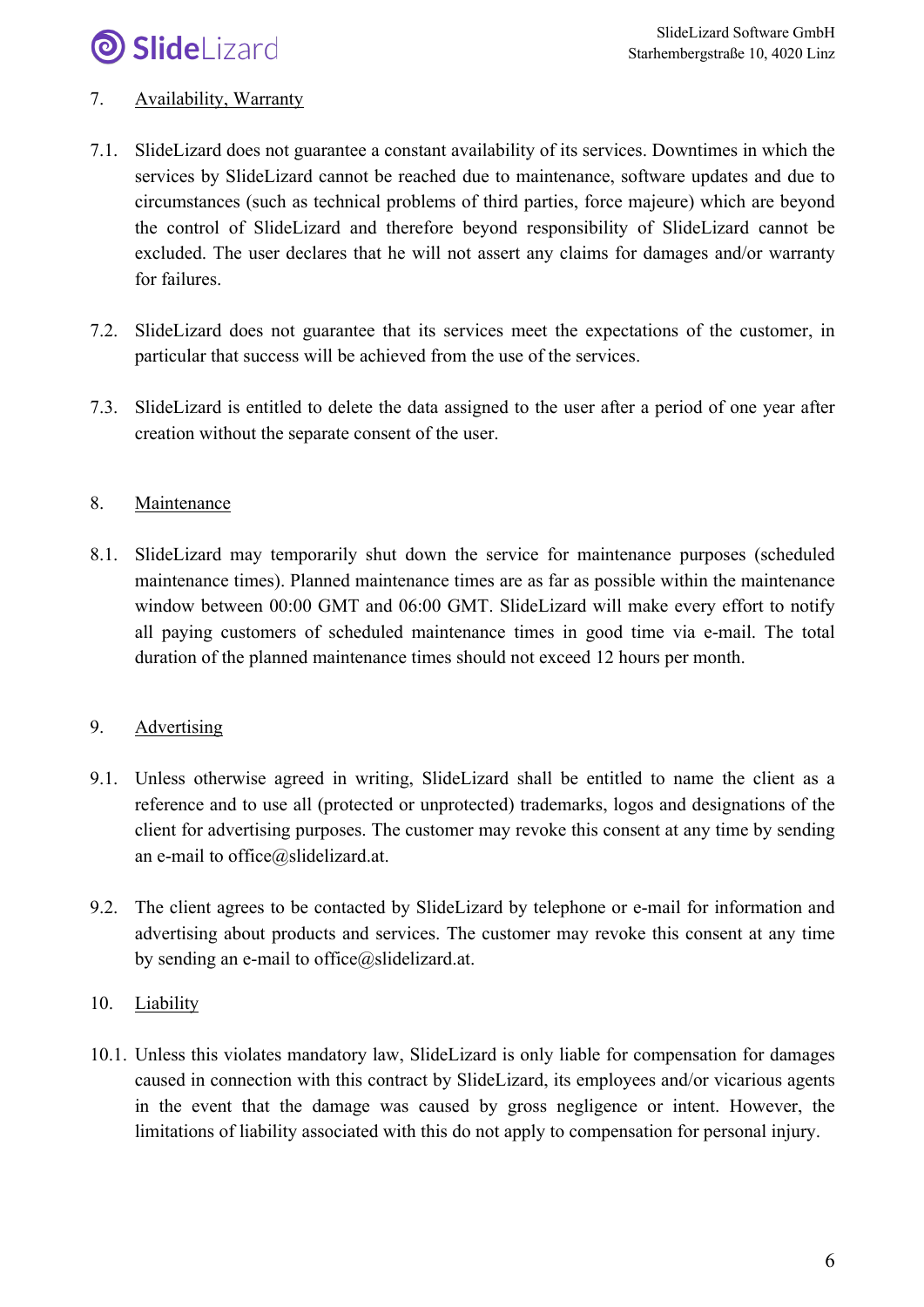

- 10.2. Notwithstanding the limitations of liability, the liability of SlideLizard for consequential damages, loss of profit, data loss and financial loss is explicitly excluded.
- 10.3. SlideLizard is not liable for any content uploaded by users of SlideLizard, nor for any damages resulting therefrom.

## 11. Shutdown of the service

11.1. SlideLizard is entitled to completely or partially shut down its services, which are the subject of this contract, if its safety or the safety of users is endangered. This right of SlideLizard also exists if the continued operation of the SlideLizard Service or parts thereof is economically unreasonable. However, SlideLizard will make every effort to fulfil the contractual obligations.

## 12. General conditions

- 12.1. SlideLizard reserves the right, in the event of violation of these terms and conditions by the user, to
	- warn the user
	- delete the user's content
	- block the user temporarily or permanently and/or to
	- terminate the contractual relationship prematurely and to delete the user

#### 13. Dissolution for good cause

13.1. SlideLizard is entitled to dissolve this contract with immediate effect by means of a written declaration without notice if there is a good cause.

#### 14. Secrecy

- 14.1. The user undertakes to treat as confidential e-mails, messages and data of other users which he receives in connection with the use of the services. The user may not, without the prior written consent of the other user, make these accessible to third parties, either in whole or in part, either directly or indirectly.
- 14.2. SlideLizard and the user are obliged to comply with the provisions of the Data Protection Law and the General Data Protection Regulation as well as any other legal confidentiality obligations.
- 14.3. These obligations also apply after termination of the contractual relationship.